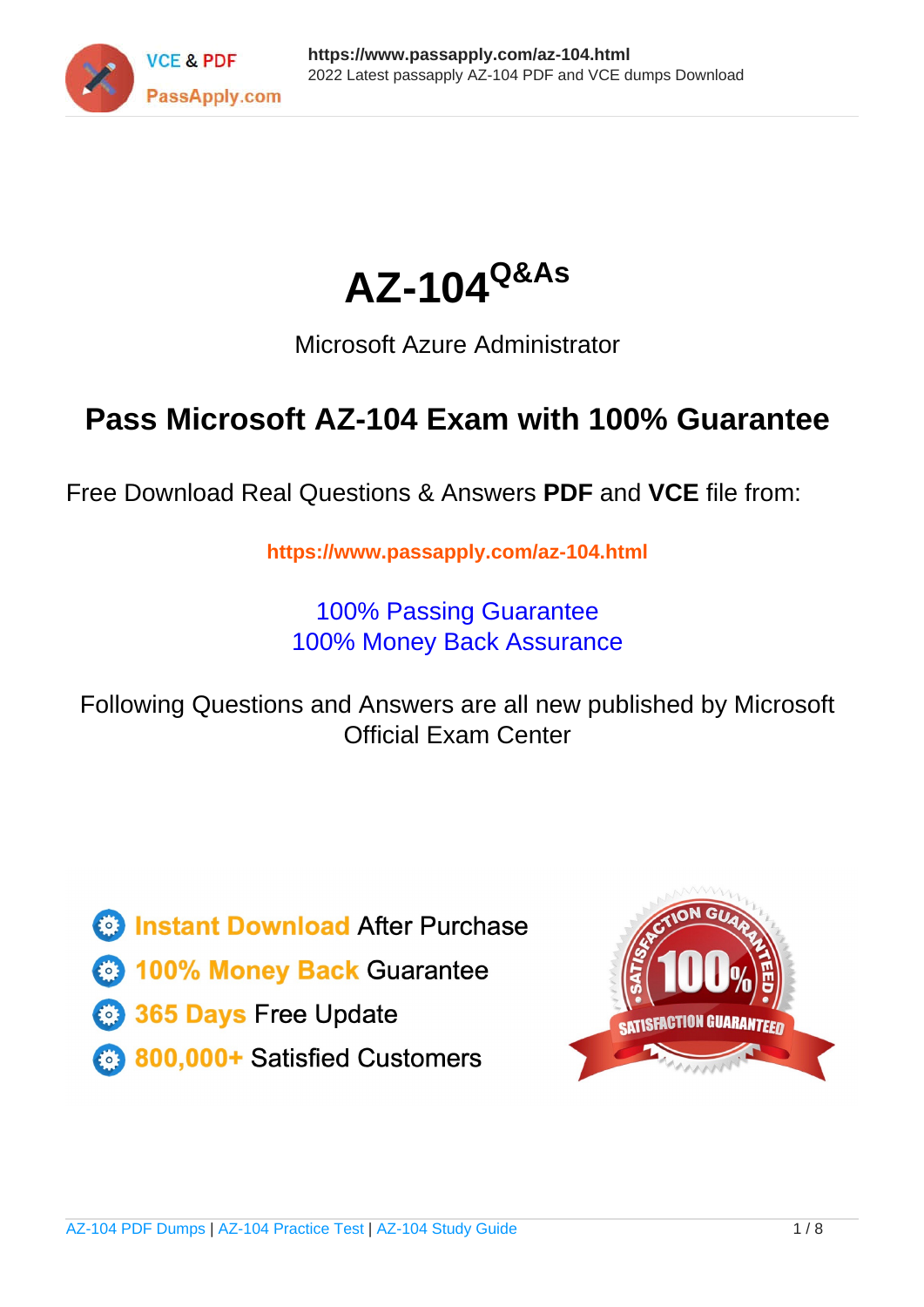

#### **QUESTION 1**

#### HOTSPOT

You have Azure Storage accounts as shown in the following exhibit.

| Home > Storage accounts<br>Storage accounts                                 |                             |                                               |                                        |                 |                   |
|-----------------------------------------------------------------------------|-----------------------------|-----------------------------------------------|----------------------------------------|-----------------|-------------------|
| Add EEEdit columns & Refresh                                                |                             | Assign Tags Delete                            |                                        |                 |                   |
| Subscription: All 2 selected - Don't see a subscription? Switch directories |                             |                                               | G                                      |                 |                   |
| Filter by home                                                              | All subscriptions $\sqrt{}$ | All types<br>All resource groups <sub>v</sub> | All locations<br>v                     | No grouping     | v                 |
| 3 items                                                                     |                             |                                               |                                        |                 |                   |
| NAME <sup>1</sup>                                                           | <b>TYPE</b>                 | <b>RESOURCE</b><br>T.L.                       | <b>LOCATION</b><br><b>SUBSCRIPTION</b> | <b>ACCESS T</b> | <b>REPLICAT</b>   |
| storageaccount1                                                             | Storage account             | Storage<br><b>ContosoRG1</b>                  | East US<br>Subscription 1              |                 | Read-access ge    |
| storageaccount2                                                             | Storage account             | StorageV2 ContosoRG1 Central US               | Subscription 1                         | Hot             | Geo-redundant     |
| storageaccount3                                                             | Storage account             | <b>BlobStorage ContosoRG1 East US</b>         | Subscription 1                         | Hot             | Locally-redundant |

Use the drop-down menus to select the answer choice that completes each statement based on the information presented in the graphic.

NOTE: Each correct selection is worth one point.

Hot Area:

### **Answer Area**

| You can use [answer choice] for Azure Table Storage. |                                                                  |  |  |
|------------------------------------------------------|------------------------------------------------------------------|--|--|
|                                                      | storageaccount1 only                                             |  |  |
|                                                      | storageaccount2 only                                             |  |  |
|                                                      | storageaccount3 only<br>storageaccount1 and storageaccount2 only |  |  |
|                                                      |                                                                  |  |  |
|                                                      | storageaccount2 and storageaccount3 only                         |  |  |
| You can use [answer choice] for Azure Blob storage.  |                                                                  |  |  |
|                                                      | storageaccount3 only                                             |  |  |
|                                                      | storageaccount2 and storageaccount3 only                         |  |  |
|                                                      | storageaccount1 and storageaccount3 only                         |  |  |
|                                                      | all the storage accounts                                         |  |  |

Correct Answer: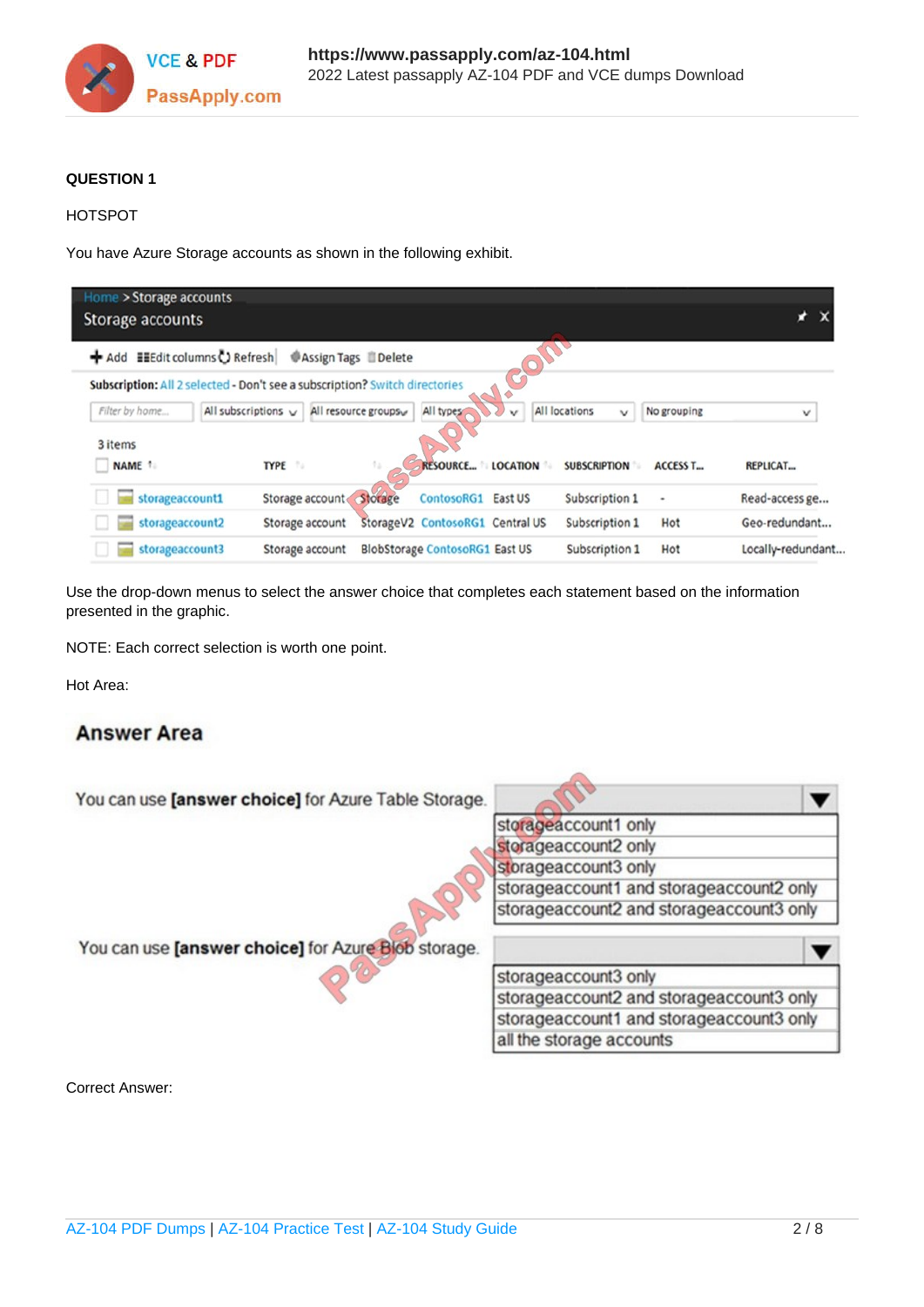

### **Answer Area**

| You can use [answer choice] for Azure Table Storage. |                                          |  |
|------------------------------------------------------|------------------------------------------|--|
|                                                      | storageaccount1 only                     |  |
|                                                      | storageaccount2 only                     |  |
|                                                      | storageaccount3 only                     |  |
|                                                      | storageaccount1 and storageaccount2 only |  |
|                                                      | storageaccount2 and storageaccount3 only |  |
| You can use [answer choice] for Azure Blob storage.  |                                          |  |
|                                                      | storageaccount3 only                     |  |
|                                                      | storageaccount2 and storageaccount3 only |  |
|                                                      | storageaccount1 and storageaccount3 only |  |
|                                                      | all the storage accounts                 |  |

Box 1: storageaccount1 and storageaccount2 only Box 2: All the storage accounts Note: The three different storage account options are: General-purpose v2 (GPv2) accounts, General-purpose v1 (GPv1) accounts, and Blob storage accounts.

1.

General-purpose v2 (GPv2) accounts are storage accounts that support all of the latest features for blobs, files, queues, and tables.

2.

Blob storage accounts support all the same block blob features as GPv2, but are limited to supporting only block blobs.

3.

General-purpose v1 (GPv1) accounts provide access to all Azure Storage services, but may not have the latest features or the lowest per gigabyte pricing.

Reference: https://docs.microsoft.com/en-us/azure/storage/common/storage-account-options

#### **QUESTION 2**

You have an Azure Kubernetes Service (AKS) cluster named AKS1.

You need to configure cluster autoscaler for AKS1.

Which two tools should you use? Each correct answer presents a complete solution.

NOTE: Each correct selection is worth one point.

- A. the set-AzAKs cmdlet
- B. the Azure portal
- C. The az aks command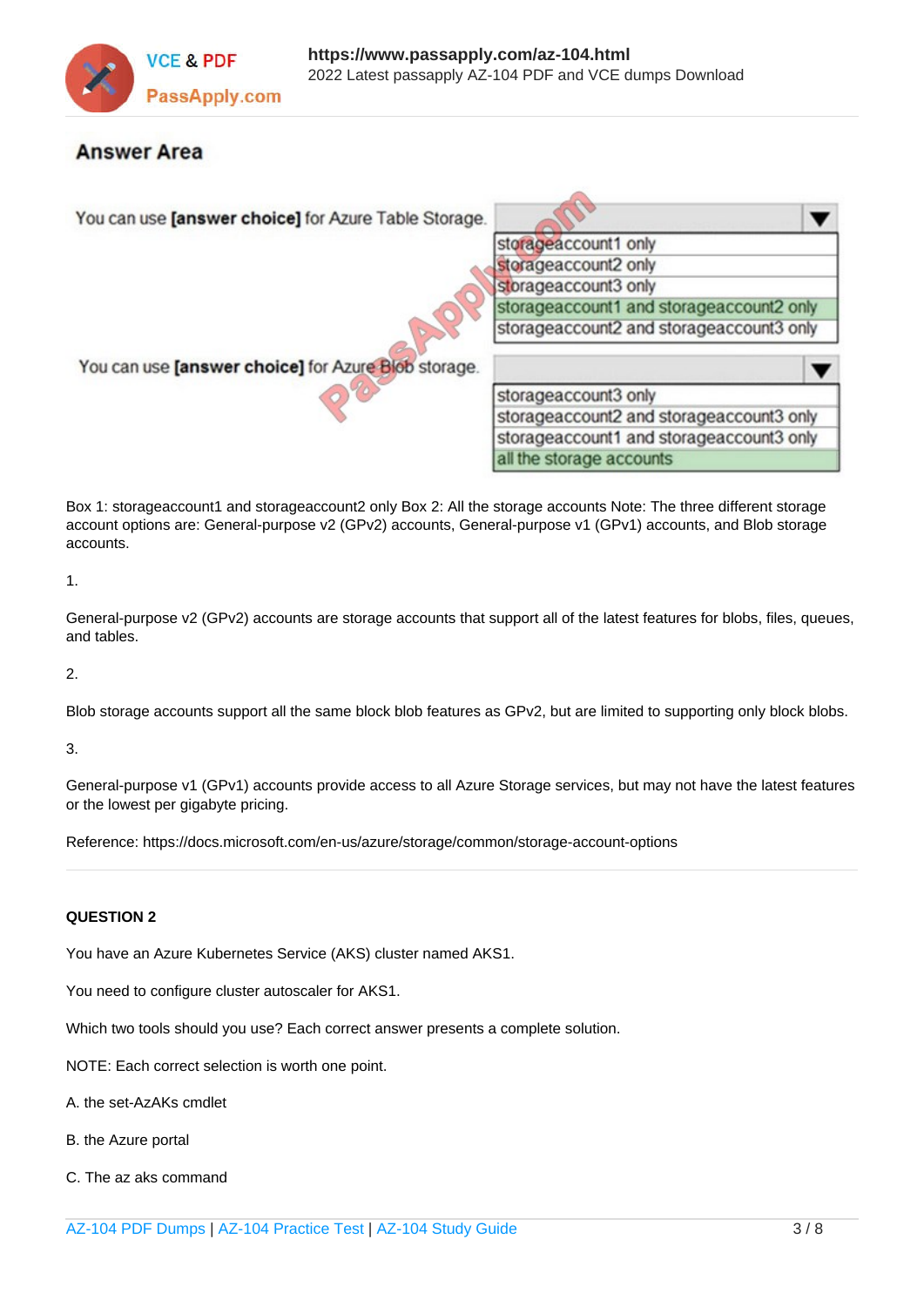

- D. the kubect1 command
- E. the set Azvm cmdlet

Correct Answer: CD

With cluster auto-scaling, the actual load of your worker-nodes will be monitored actively. By adding and removing worker-nodes from the cluster, it ensures that enough resources are available to keep your application healthy and responsive.

In contrast, it removes worker-nodes from the AKS cluster, to optimize resource utilization and be as cost-effective as possible Reference:

https://docs.microsoft.com/en-us/azure/aks/cluster-autoscaler https://thorsten-hans.com/aks-cluster-auto-scaler-insideout

#### **QUESTION 3**

After you answer a question in this section, you will NOT be able to return to it. As a result, these questions will not appear in the review screen.

You need to ensure that an Azure Active Directory (Azure AD) user named Admin1 is assigned the required role to enable Traffic Analytics for an Azure subscription.

Solution: You assign the Network Contributor role at the subscription level to Admin1.

Does this meet the goal?

A. Yes

B. No

Correct Answer: A

Your account must meet one of the following to enable traffic analytics:

Your account must have any one of the following Azure roles at the subscription scope: owner, contributor, reader, or network contributor.

Reference:

https://docs.microsoft.com/en-us/azure/network-watcher/traffic-analytics-faq

#### **QUESTION 4**

You have the Azure virtual networks shown in the following table.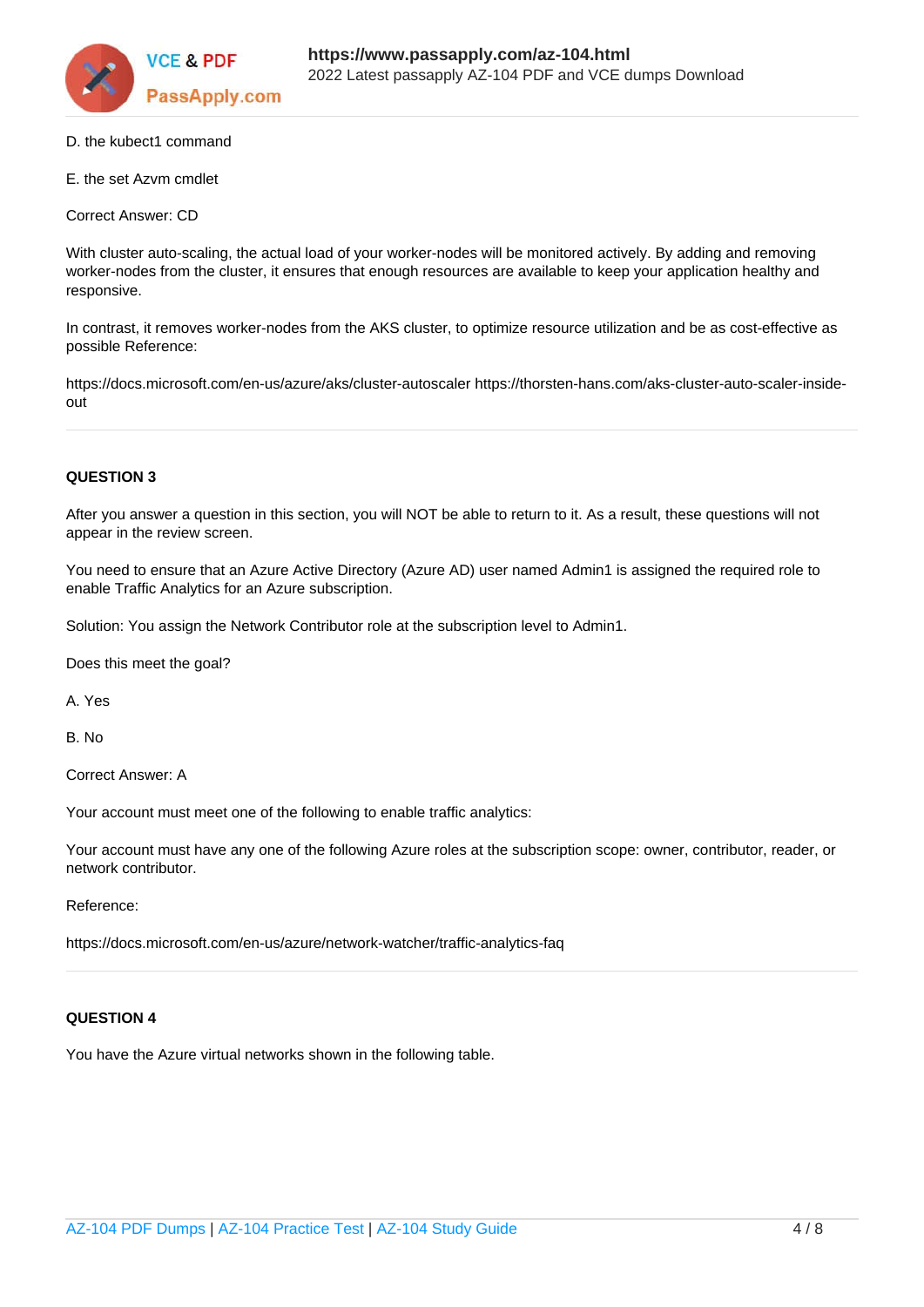

| Name              | Address space   | <b>Subnet</b>   | Resource group Azure<br>region |
|-------------------|-----------------|-----------------|--------------------------------|
| VNet1             | 10.11.0.0./16   | 10.11.0.0./17   | West US                        |
| VNet <sub>2</sub> | 10.11.0.0./17   | 10 11 0.0 / 25  | West US                        |
| VNet <sub>3</sub> | 10.10.0.0./22   | 10.10.1.0./24   | East US                        |
| VNet <sub>4</sub> | 192.168.16.0/22 | 192.168.16.0/24 | North Europe                   |

To which virtual networks can you establish a peering connection from VNet1?

A. VNet2 and VNet3 only

- B. VNet2 only
- C. VNet3 and VNet4 only
- D. VNet2, VNet3, and VNet4

Correct Answer: C

You can connect virtual networks to each other with virtual network peering. These virtual networks can be in the same region or different regions (also known as Global VNet peering).

Once virtual networks are peered, resources in both virtual networks are able to communicate with each other, with the same latency and bandwidth as if the resources were in the same virtual network. Global VNet Peering is now generally

available in all Azure public regions, excluding the China, Germany, and Azure Government regions.

The address space is the most critical configuration for a VNet in Azure. This is the IP range for the entire network that will be divided into subnets.

The address space can almost be any IP range that you wish (public or private).

You can add multiple address spaces to a VNet.

To ensure this VNet can be connected to other networks, the address space should never overlap with any other networks in your environment. If a VNet has an address space that overlaps with another Azure VNet or on- premises network,

the networks cannot be connected, as the routing of traffic will not work properly.

References:

https://docs.microsoft.com/en-us/azure/virtual-network/tutorial-connect-virtual-networks-portal

https://docs.microsoft.com/en-us/azure/virtual-network/tutorial-connect-virtual-networks-portal

https://azure.microsoft.com/ en-in/updates/general-availability-global-vnetpeering/#:~:text=Global%20VNet%20Peering%20is%20now,transit%20over%20the%20public%20int ernet.

https://www.microsoftpressstore.com/articles/article.aspx?p=2873369

#### **QUESTION 5**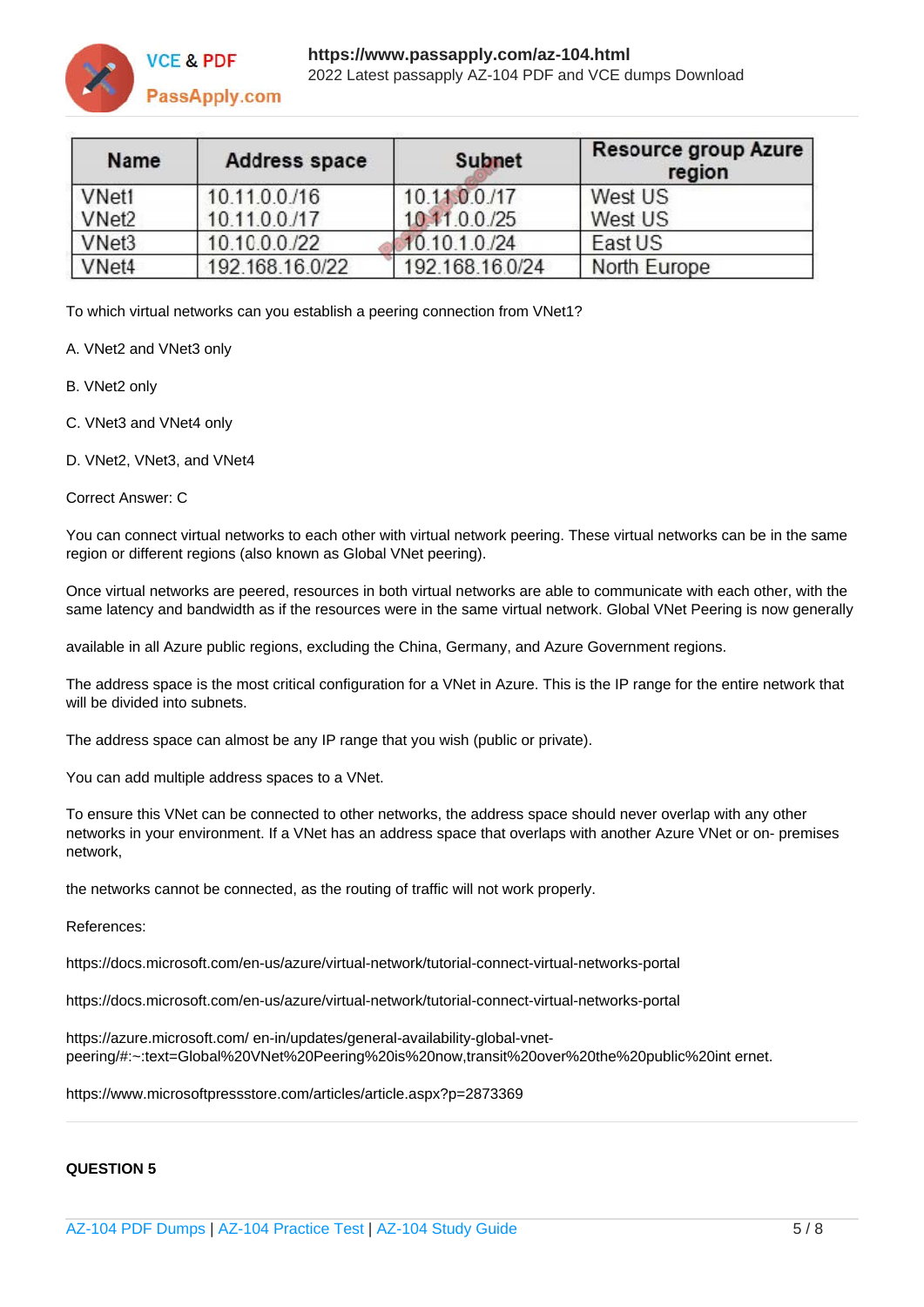

You have an Azure web app named App1 that streams video content to users. App1 is located in the East US Azure region.

Users in North America stream the video content without any interruption.

Users in Asia and Europe report that the video buffer often and do not play back smoothly.

You need to recommend a solution to improve video streaming to the European and Asian users.

What should you recommend?

A. Scale out the App Service plan.

- B. Scale up the App Service plan.
- C. Configure an Azure Content Delivery Network (CDN) endpoint.
- D. Configure Azure File Sync.

Correct Answer: C

A content delivery network (CDN) is a distributed network of servers that can efficiently deliver web content to users. CDNs\\' store cached content on edge servers in point-of-presence (POP) locations that are close to end users, to minimize

#### latency.

Azure Content Delivery Network (CDN) offers developers a global solution for rapidly delivering high- bandwidth content to users by caching their content at strategically placed physical nodes across the world.



Reference: https://docs.microsoft.com/en-us/azure/cdn/cdn-overview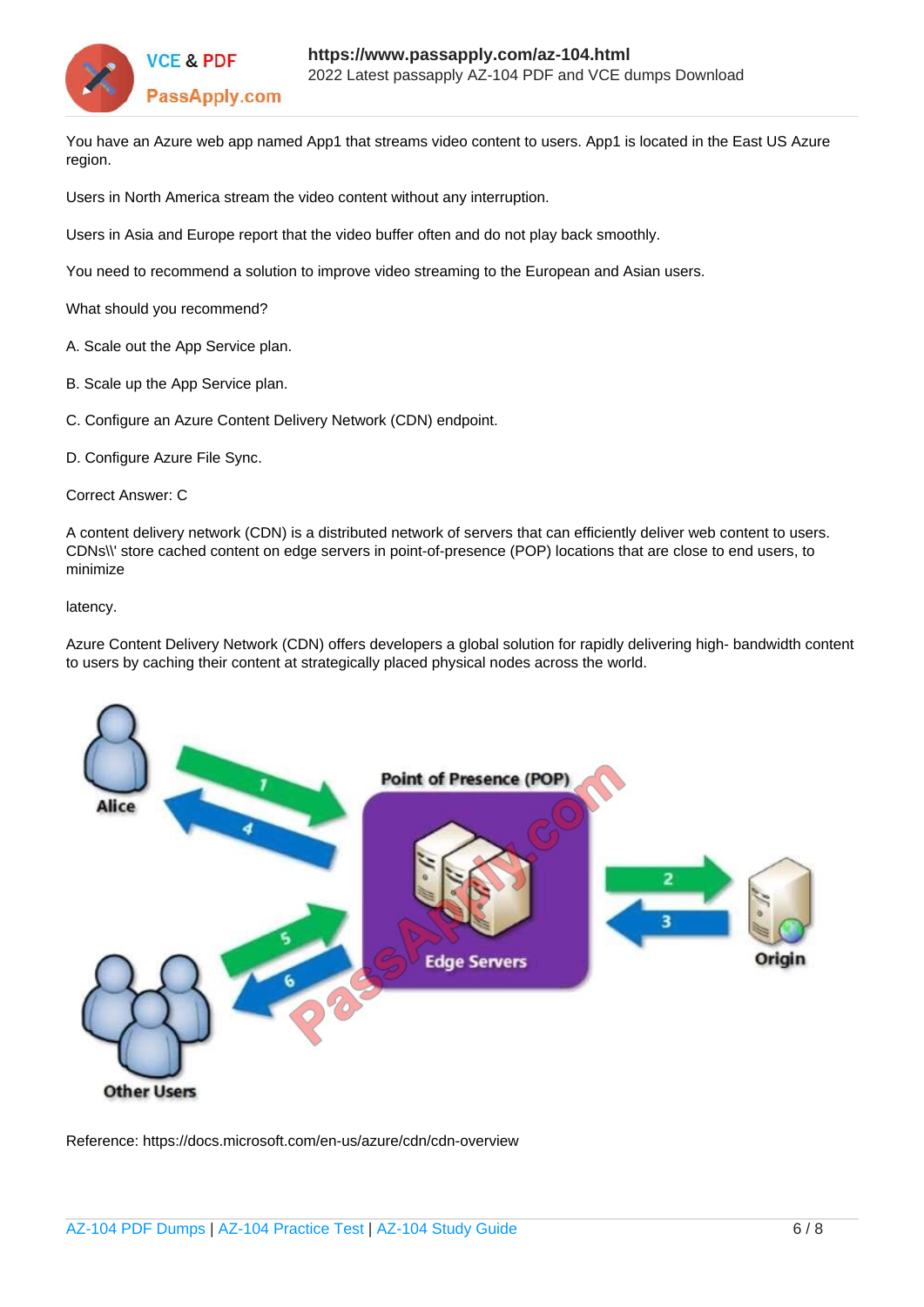

[AZ-104 PDF Dumps](https://www.passapply.com/az-104.html) <br>AZ-104 PDF Dumps [AZ-104 Practice Test](https://www.passapply.com/az-104.html) [AZ-104 Study Guide](https://www.passapply.com/az-104.html)